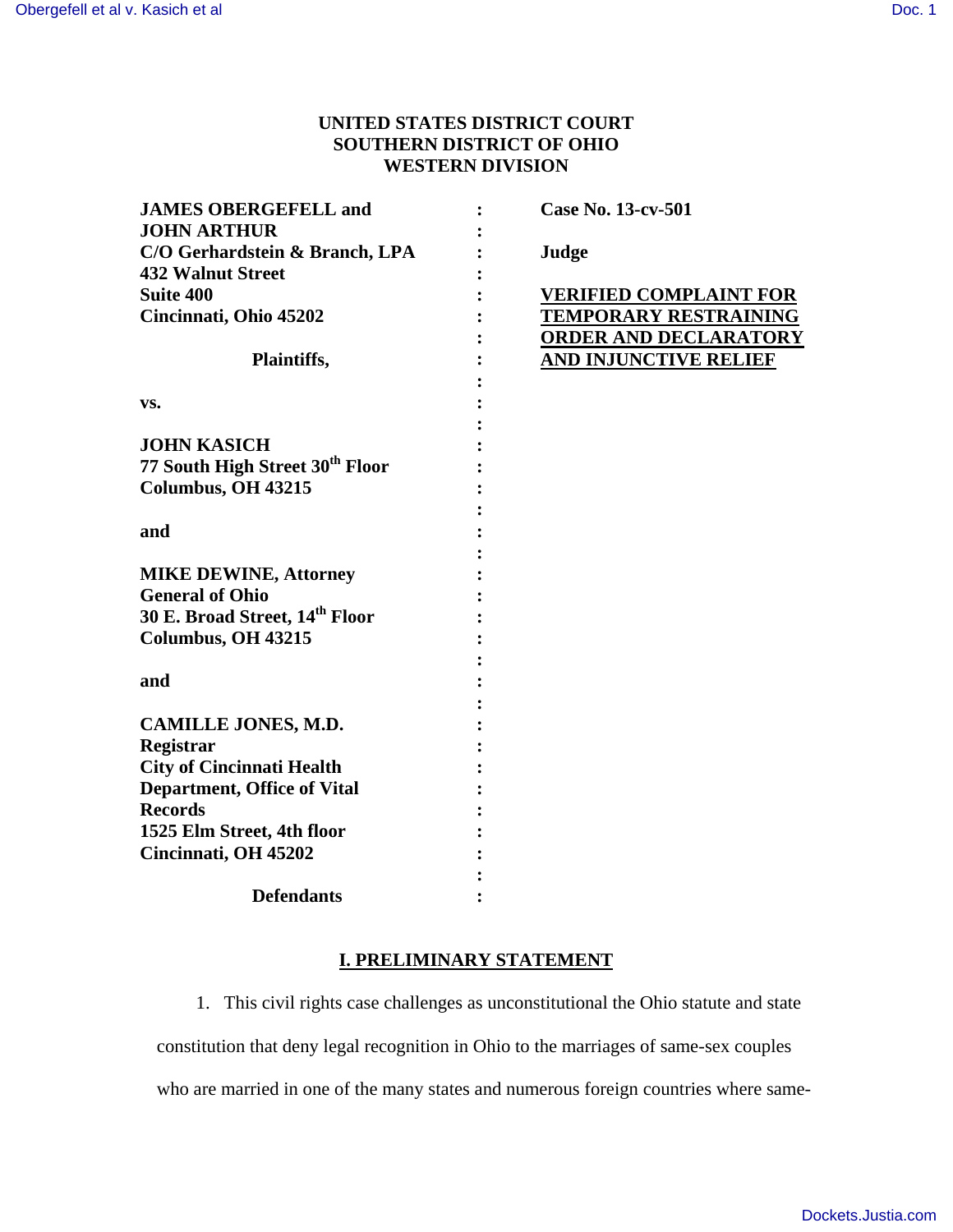sex marriages are legal. The plaintiffs have been in a committed relationship for over twenty years. John Arthur suffers from debilitating ALS disease and is currently a hospice patient. Following the U.S. Supreme Court's historic decision *United States v. Windsor*, the couple traveled to Maryland and was married in accordance with the laws of that state. Now back in Ohio, their marriage is not recognized by the state of Ohio for any purpose. Meanwhile, the marriages of opposite-sex couples that are legal in other states but would not be allowed in Ohio (e.g., marriages of first cousins or a young partner) are routinely accepted in Ohio if those marriages are legal in the state where they are celebrated. This recognition of opposite-sex marriages but rejection of same-sex marriages that do not meet the Ohio criteria for marriage violates rights secured to the plaintiffs by the United States Constitution. Plaintiffs seek declaratory and injunctive relief for themselves and hope to set a precedent that will lead to relief for other same-sex couples.

#### **II. JURISDICTION AND VENUE**

2. Jurisdiction over the federal claims is conferred on this Court by 28 U.S.C. §1331 and §1343(3) and (4). Venue is proper under 28 U.S.C. §1391.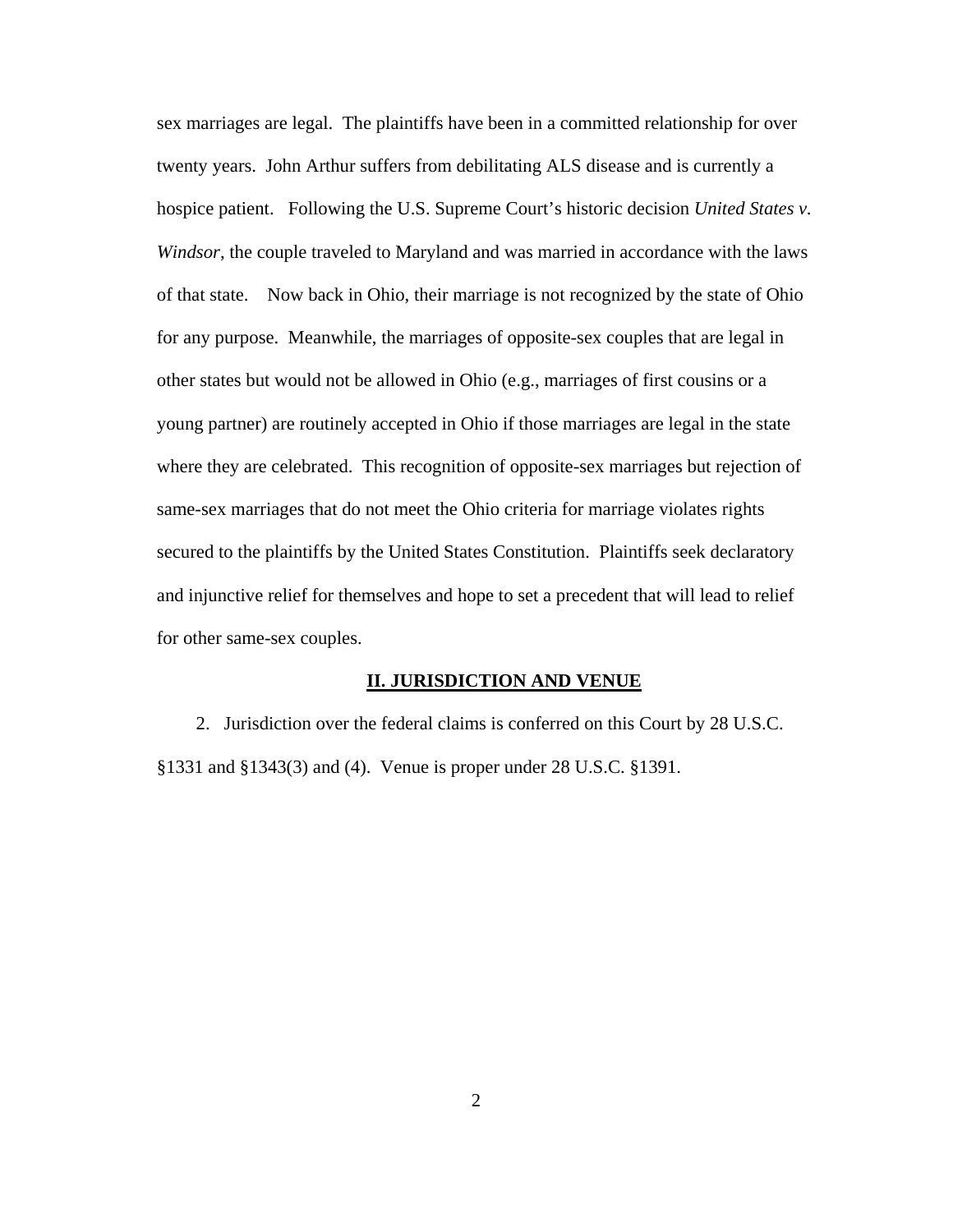## **III. PARTIES**

3. Plaintiff James Obergefell is a resident of Cincinnati, Ohio. He is married to John Arthur.

4. Plaintiff John Arthur is a resident of Cincinnati, Ohio. He is married to James Obergefell.

5. Defendant John Kasich is the Governor of the State of Ohio. In that capacity, he is empowered to ensure that the laws of the State are faithfully executed. *See* Ohio Const. Art. III, § 2. Defendant Kasich is sued in his official capacity.

6. Defendant Mike DeWine is the Attorney General of the State of Ohio. In that capacity he is the chief legal officer of the State of Ohio. Among his duties is the requirement that he advise state and local officials on questions of Ohio law. See Ohio Rev. Code §109.14. Defendant DeWine is sued in his official capacity.

7. Defendant Dr. Camille Jones, Local Registrar, Cincinnati Health Dept. Office of Vital Records, is responsible for filing death certificates and ensuring the personal information on the death certificate is accurate. Defendant Jones is sued in her official capacity.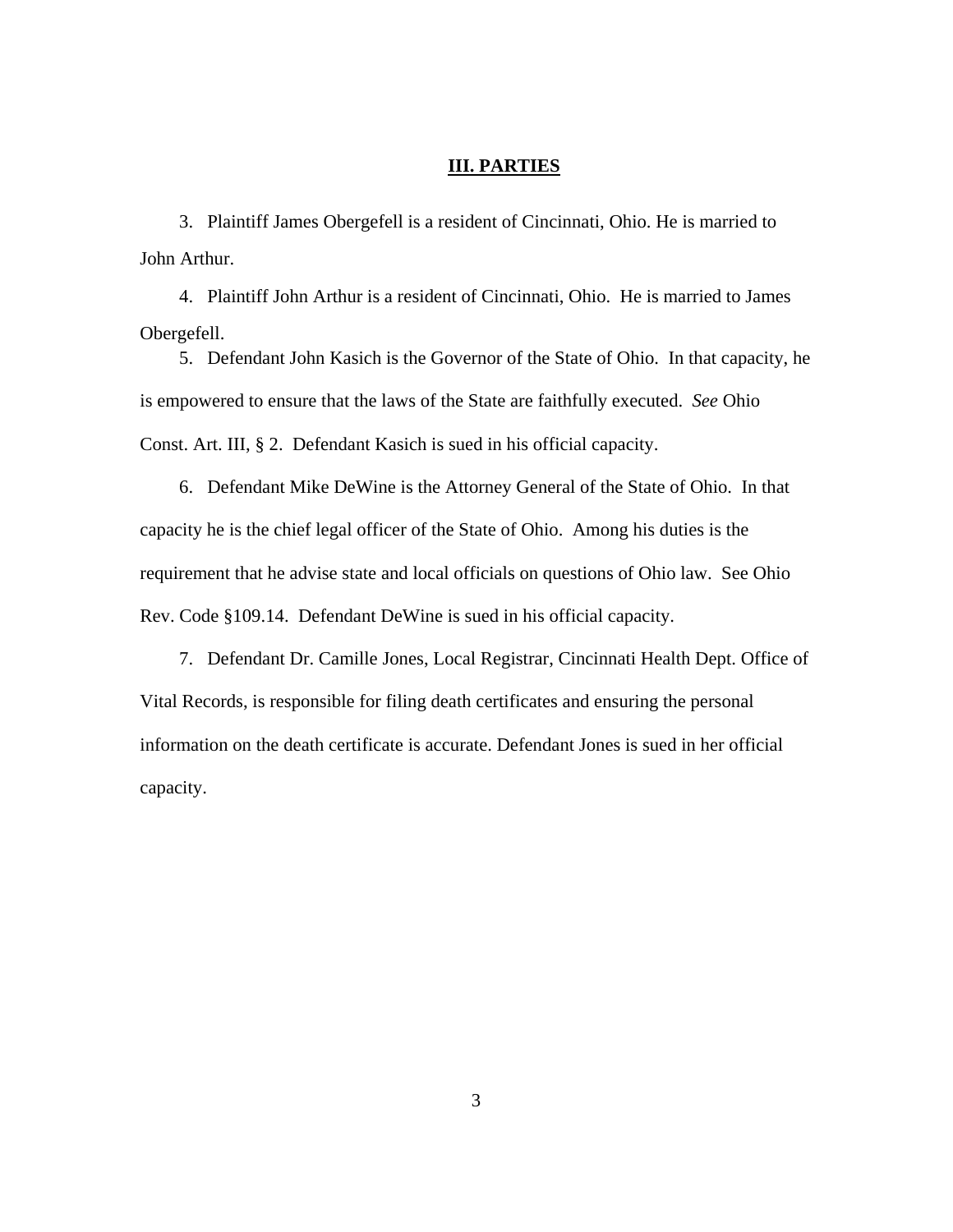## **V. FACTS**

### **A. James and John Are Married in Maryland**

8. James and John have been in a committed relationship and have been Cincinnati residents for more than twenty years.

9. In 2011, John was diagnosed with amyotrophic lateral sclerosis (ALS). The disease has caused progressive and severe muscle deterioration. The disease has no known cure. It is fatal.

10. John is currently a hospice patient.

11. On July 11, 2013, friends and family helped finance a trip by James and John to Maryland. They traveled in a special jet equipped with the medical equipment and a medical staff to serve John's needs.

12. They were married in the jet as it sat on the tarmac at the Baltimore airport in Anne Arundel County, Maryland.

13. They returned to Cincinnati that same day.

## **B. The Marriage of James and John is not Recognized in Ohio**

14. The marriage of James and John is legally recognized in Maryland.

15. Their marriage is also recognized by the federal government by virtue of the decision in *United States v. Windsor*, 133 S.Ct. 2675 (June 26, 2013).

16. Their marriage is not recognized in Ohio.

17. Ohio law prohibits legal recognition of the marriage of James and John. Ohio Rev. Code. § 3101.01(C )(2) states, "Any marriage entered into by persons of the same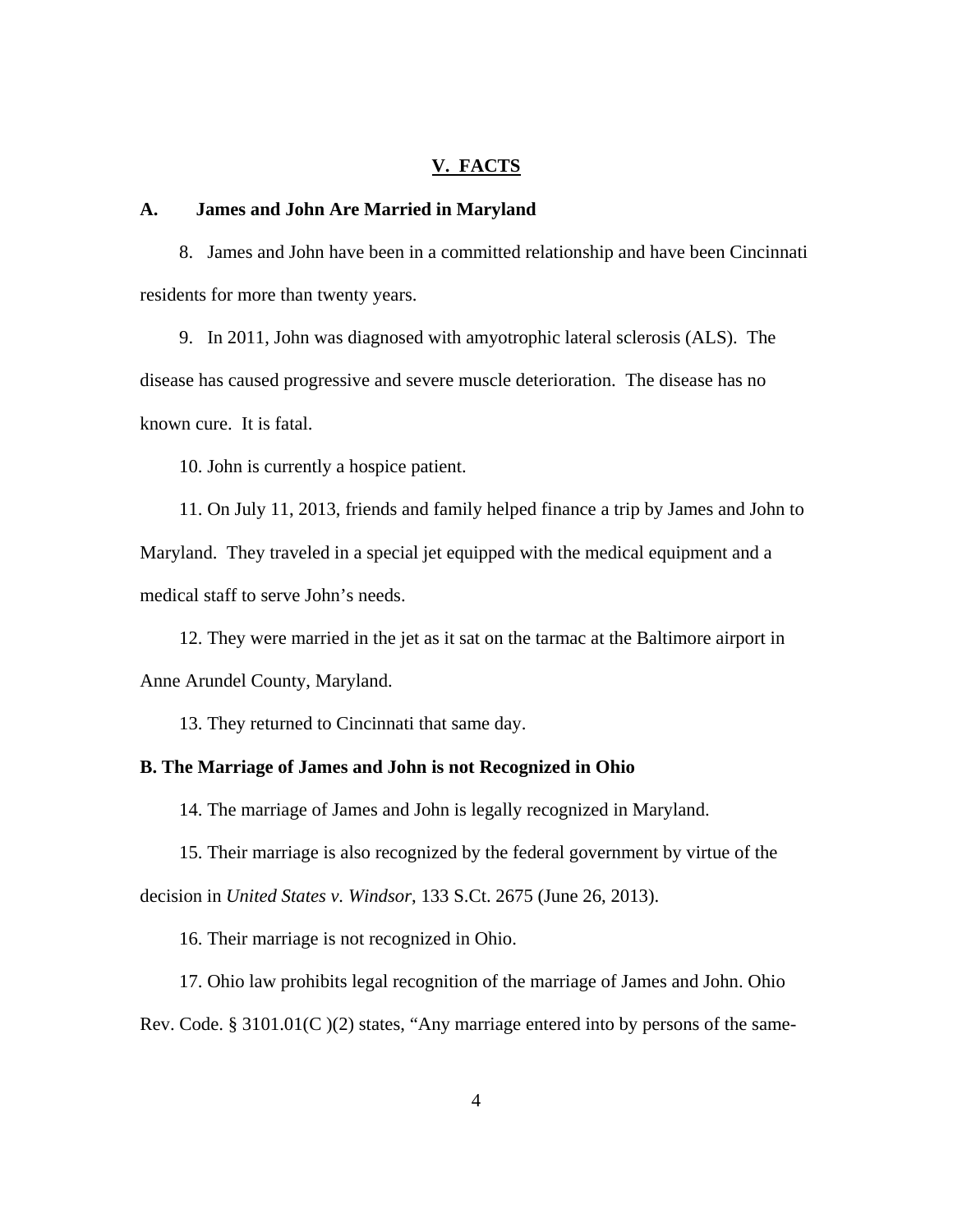sex in any other jurisdiction shall be considered and treated in all respects as having no legal force or effect in this state and shall not be recognized by this state."

18. The Ohio constitution also prohibits recognition of the marriage of James and John. OH Const. Art. XV, §11 states, "Only a union between one man and one woman may be a marriage valid in or recognized by this state and its political subdivisions. This state and its political subdivisions shall not create or recognize a legal status for relationships of unmarried individuals that intends to approximate the design, qualities, significance or effect of marriage."

### **C. Marriages of Opposite-Sex Couples are Treated Differently**

19. Opposite-sex couples do face restrictions in Ohio on who may marry. ORC §3101.01(A) states, "Male persons of age eighteen years and female persons of the age of sixteen years, *not nearer of kin than second cousins*…may be joined in marriage." (emphasis added). But the validity of their marriages is determined by the law of the state where their marriage was celebrated. *Mazzolini v. Mazzolini,* 168 Ohio St. 357, 358 (Ohio Sup. Ct. 1958) (Marriage of first cousins was legal in Massachusetts and therefore is legal in Ohio regardless of Ohio statute to contrary).

20. More than 1,000 federal benefits, privileges and responsibilities are impacted by marital status. Opposite-sex couples who reside in Ohio and not in the jurisdictions where they celebrated their legal marriages will be entitled to all of those federal benefits even if (e.g., due to kinship or age) their marriages would not have been recognized in Ohio had they attempted to marry in Ohio. Same-sex married couples including James and John who do not reside in jurisdictions where they celebrated their legal marriages may be denied most of those federal benefits solely because they live in Ohio. Many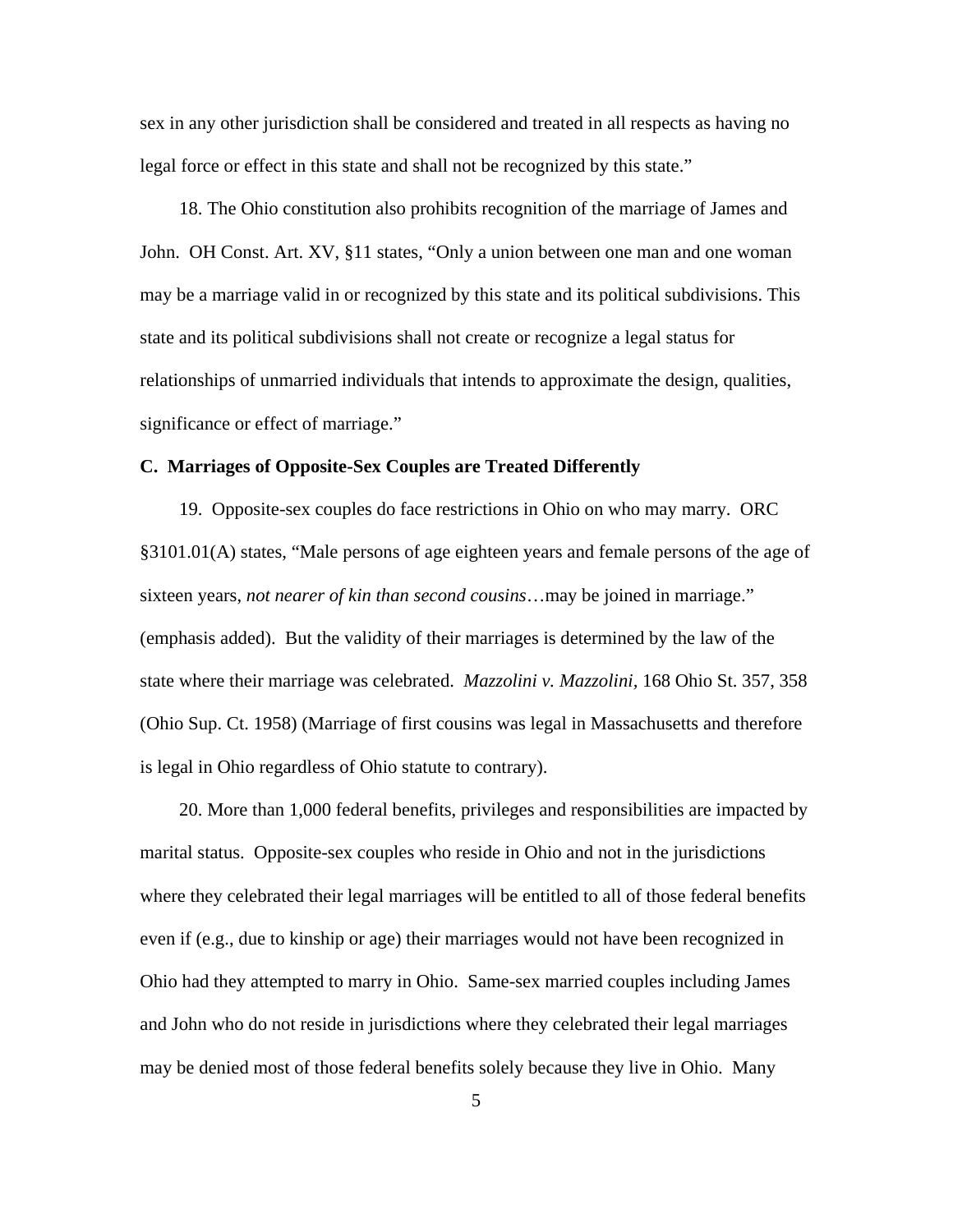state and private employer benefits will also be denied to same-sex couples married legally in other states and now residing and/or working in Ohio.

21. The different treatment of same-sex marriages celebrated in other jurisdictions from opposite-sex marriages celebrated in other jurisdictions is not supported by a legitimate state interest and imposes severe harm on same-sex couples including Plaintiffs James and John.

#### **D. Need for Injunction**

22. James and John have been in love for more than twenty years. They very much want the world to officially remember and record their union as a married couple.

23. One very personal reflection of the harm imposed by defendants is evident from the death record. Unfortunately John is likely to die soon. If John dies first, the death record should record his "marital status at time of death" as "married." Unless this Court acts, his death record, consistent with Ohio law, will list his status as unmarried. That form should also record James as the "surviving spouse". Unless this Court acts, the death record will be blank for surviving spouse. That is, unless this court acts, the permanent death records for James and for John will not reflect their marriage at all. Opposite-sex couples married in other jurisdictions under circumstances otherwise not permitted in Ohio are treated completely differently. Their marriages will be reflected as valid and recognized on the death certificates of these opposite-sex couples.

24. Defendant Jones is responsible for keeping all death certificates. She supplies forms and instructions for filling out forms. Ohio law demands that she require that each death certificate, when presented for filing, be completed in accordance with Ohio law.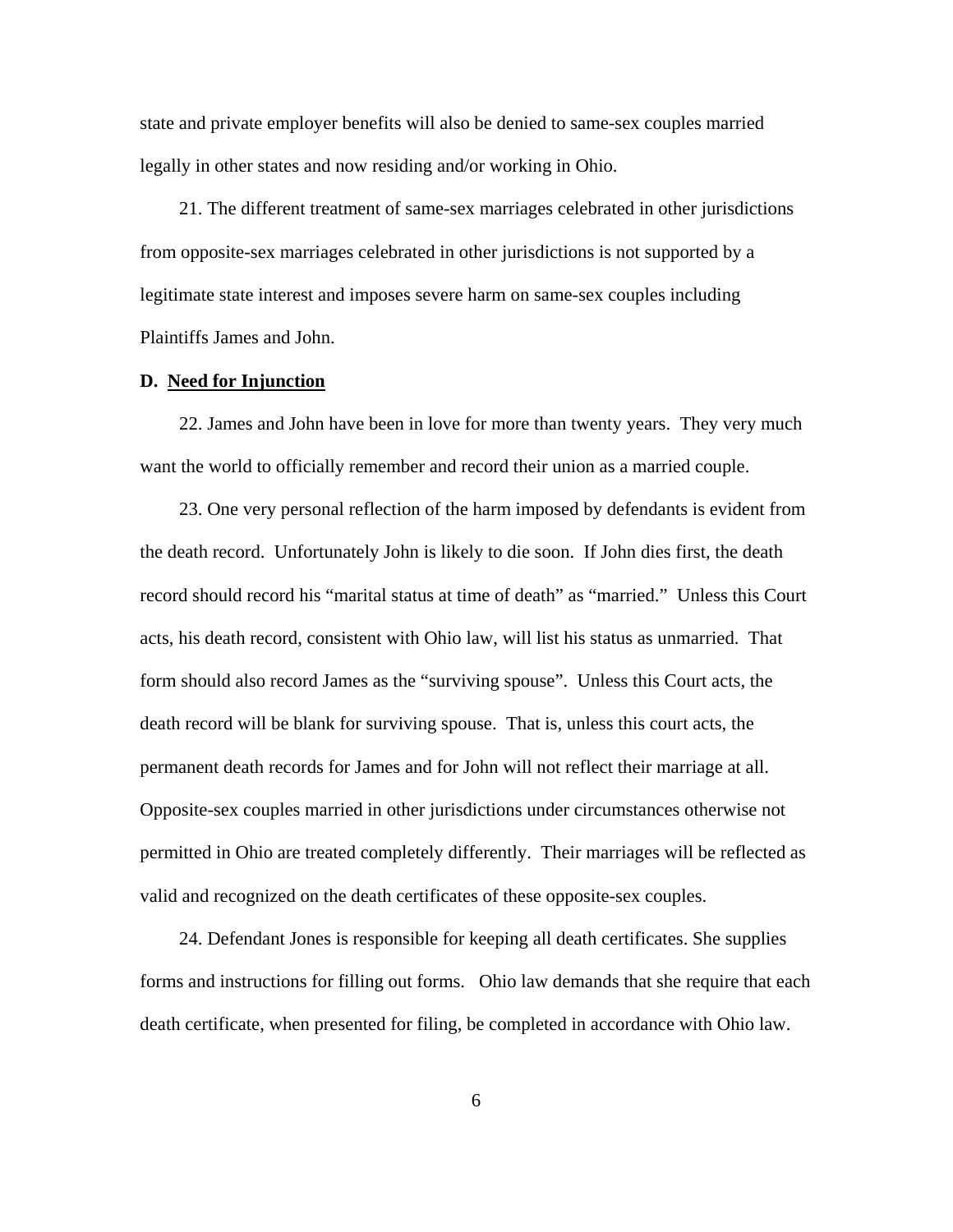25. Because of Ohio's OH Const. Art. XV, §11 and Ohio Rev. Code. § 3101.01(C) (2) prohibitions on same sex marriage, Defendant Jones requires a person filling out the death certificate of a decedent who is married to a person of the same sex to indicate the decedent is not married and to not include the spouse's name on the certificate.

26. Upon information and belief Defendant Jones will not allow John's death certificate to indicate he was married and that his spouse was James.

27. There is no adequate remedy at law. James and John are suffering irreparable harm. There is no harm to the state or local governments by granting an injunction prohibiting enforcement of the challenged statute and Ohio constitution. The harm to plaintiffs is severe. The public interest is clearly served by this court acting to order recognition in Ohio of same-sex marriages celebrated in other jurisdictions consistent with the manner in which Ohio treats similarly situated opposite-sex couples. Only prompt action by this federal court ordering declaratory and injunctive relief will serve the public interest.

#### **VI. CLAIM FOR RELIEF**

#### **First Claim – 42 U.S.C. §1983 - United States Constitution**

28. Defendants, acting under color of law, have violated rights secured to the plaintiffs by the First and Fourteenth Amendments to the United States Constitution including the right of association, the right to due process of law, and the right to equal protection under the law.